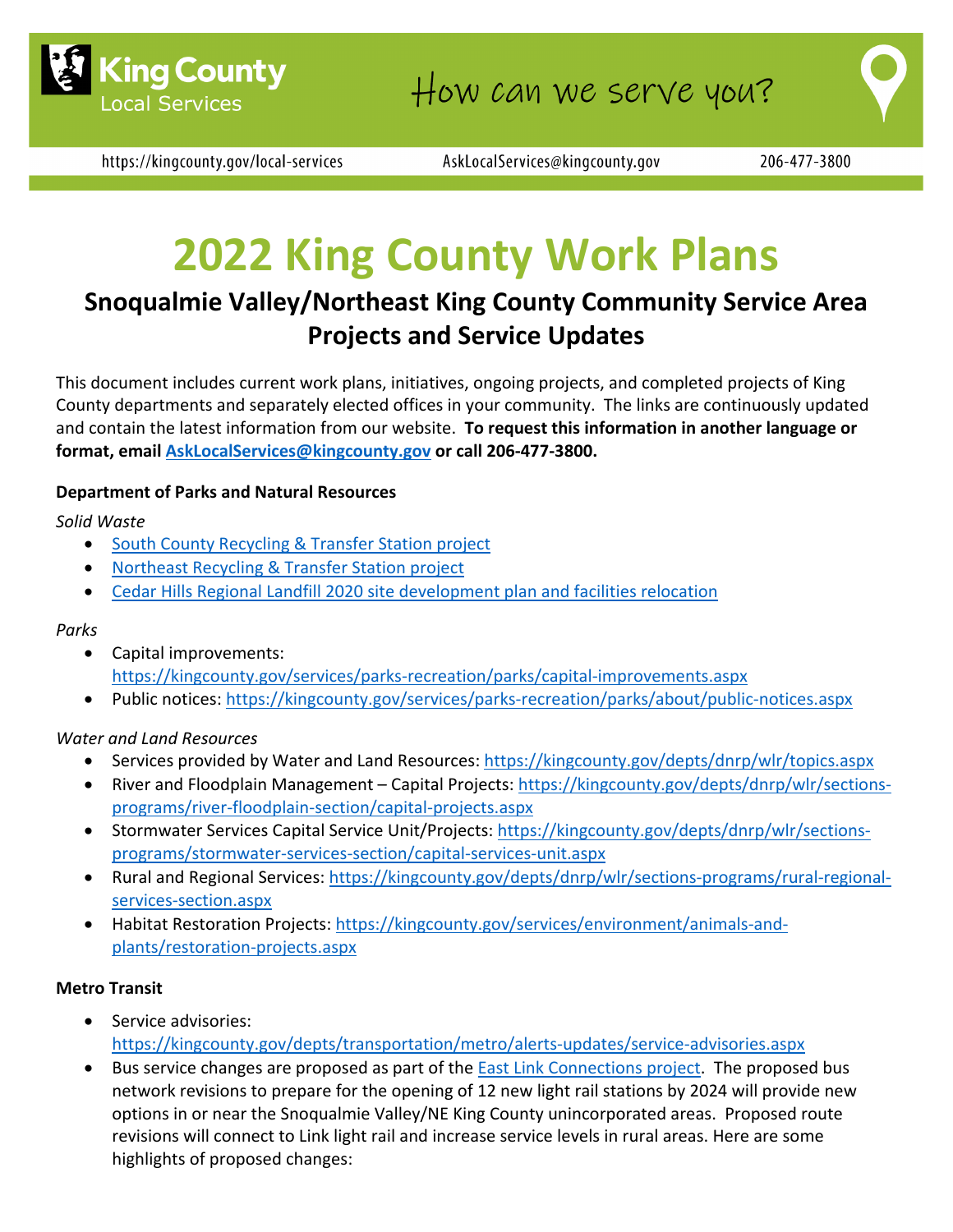- o Revised Route 224 Frequency between Duvall and Redmond increased from every 90 minutes to every 60 minutes all day, and connects the route to SE Redmond Link station, with service on NE Union Hill Road.
- o New Route 215 Replaces Route 208 (North Bend and Snoqualmie to Issaquah), but with increased frequency to every 45 minutes during the peak, and 90 minutes during other times, compared to every 130 minutes today. The new route will also extend to the Mercer Island Link station for service to Seattle, Bellevue, and Redmond.
- $\circ$  Revised Route 931 During the peak period, a new connection directly between Duvall, Cottage Lake, Woodinville, and Bothell.

#### **Road Services**

- Projects, plans, reports & standards: <https://kingcounty.gov/depts/local-services/roads/projects-plans.aspx>
- Closed and restricted roads:<https://gismaps.kingcounty.gov/MyCommute/>
- Roads 24/7 Helpline (206-477-8100 or 1-800-527-6237) for assistance with [road maintenance](https://kingcounty.gov/depts/local-services/roads/road-maintenance.aspx) and [traffic safety](https://kingcounty.gov/depts/local-services/roads/traffic.aspx) issues in unincorporated King County: <https://kingcounty.gov/depts/local-services/roads/24x7-helpline.aspx>

### **Department of Community and Human Services**

*Adult Services Division*

- Sno-Valley Senior Center is part of the Far East Senior Hub and was awarded \$273,058 in Veterans, Seniors and Human Services Levy funding in the 2021-2022 Operating Budget as part of that hub; the Sno-Valley Senior Center also receives Community Services Funds to support general operations.
- Mount Si Senior Center is part of the Far East Senior Hub and was awarded \$245,753 in Veterans, Seniors and Human Services Levy funding in the 2021-2022 Operating Budget as part of that hub; Mount Si Senior Center also received Community Services Funds to support general operations.
- Encompass Northwest receives \$12,000 in Veterans, Seniors and Human Services Levy Kinship Care Supports funding to support senior kinship caregivers with real and tangible financial supports.

# *Housing, Homelessness and Community Development Division*

• 3 Housing Repair Program Projects \$43,600.00 Approved

# *Behavioral Health and Recovery Division*

- Behavioral Health and Recovery supports School Based Screening Brief Intervention Referral to Treatment in the Snoqualmie School District.
- In Snoqualmie Valley Behavioral Health and Recovery supports a Best Starts for Kids funded program called Timely Response to Adverse Community Events/Experiences (TRACE). The program is focused on increasing community wellbeing by; ensuring young people and families have timely access to comprehensive and culturally appropriate behavioral health services, engaging partnerships with community partners/agencies doing similar work, advocating for young people and families to get the resources they need, and strengthening relationships with key stakeholders in the Valley to promote alternatives for emergency department utilization. The two agencies partnering to support this effort are Empower Youth Network and the Y Social Impact Center/Behavioral Health.

# **Office of Emergency Management**